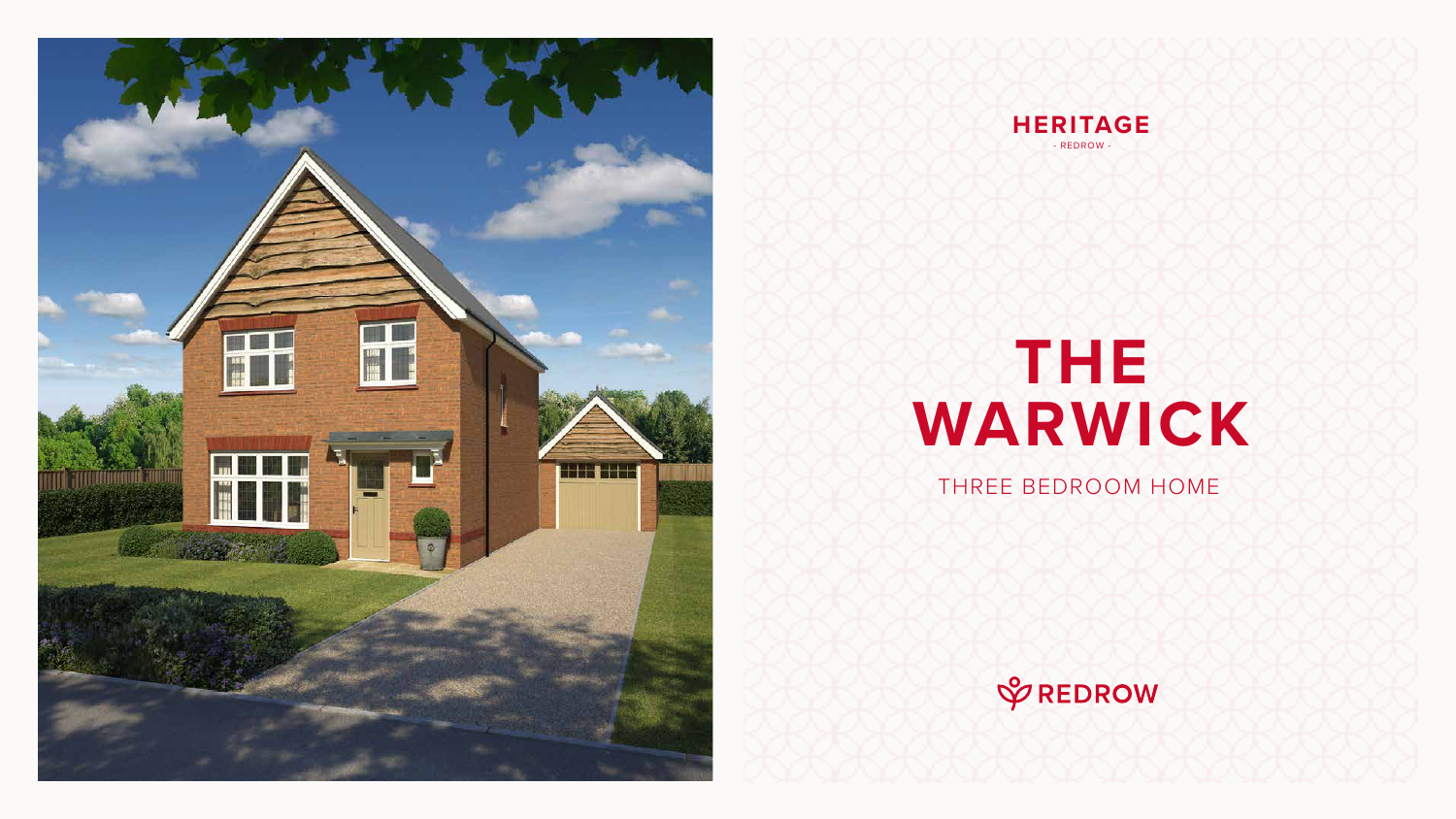## THE WARWICK **GROUND FLOOR**

| 1 Lounge   | $15'5'' \times 11'7''$ | $4.71 \times 3.52$ m |
|------------|------------------------|----------------------|
| 2 Kitchen/ | 18'11" x 12'3"         | $5.77 \times 3.73$ m |

3 Cloaks 5'7" x 3'3" 1.71 x 0.98 m





- Dimensions start
- **ST** Storage cupboard
- **WM** Washing machine space
- **DW** Dish washer space





#### **KEY**

- **SOLUTE:**
- **OV** Oven
- **FF** Fridge/freezer
- **TD** Tumble dryer space